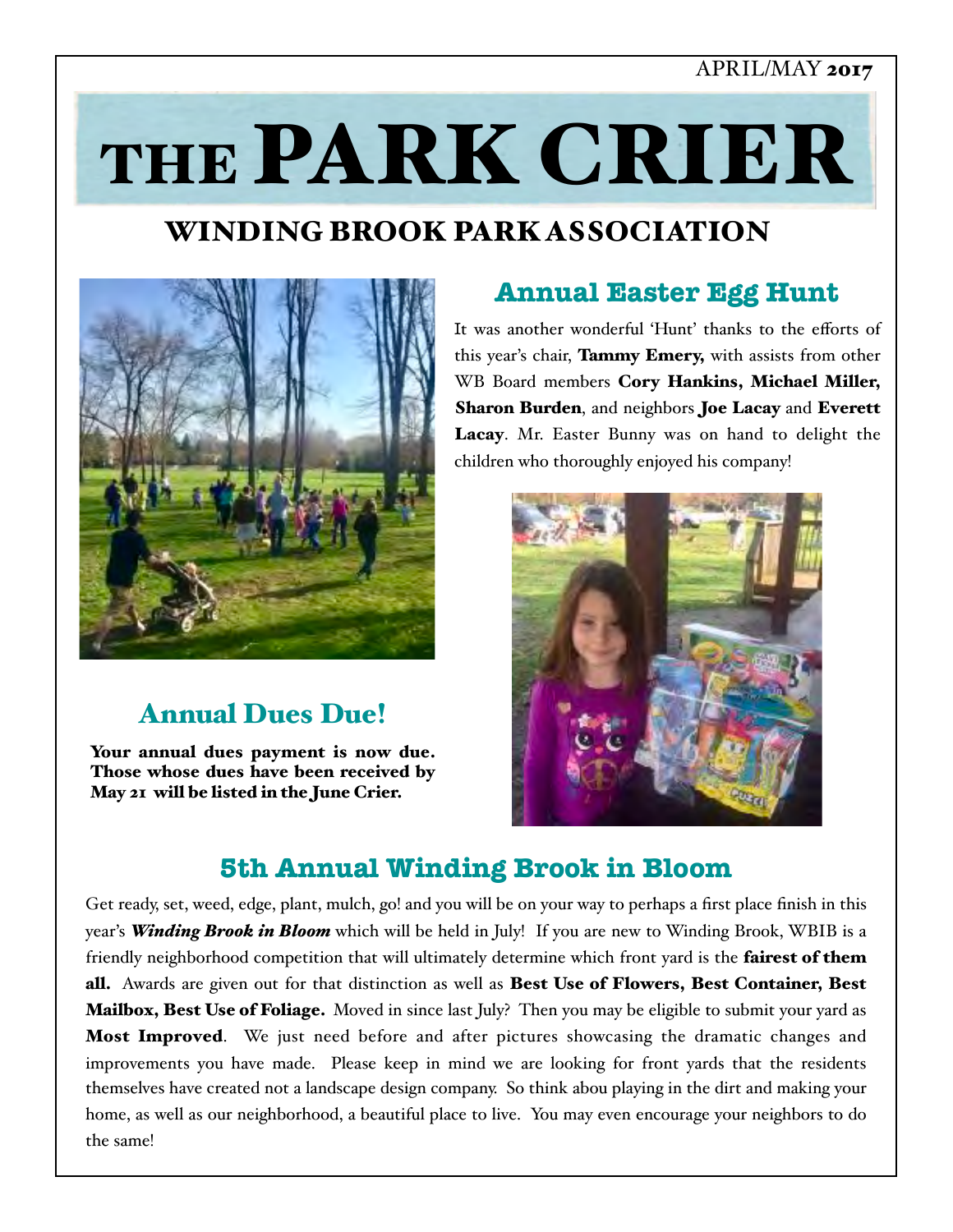## **President's Column**

Greetings, Neighbors! I am honored to serve as the new<br>Winding Brook Park Winding Association President and will do my best during my term. I think we are blessed to have had such a great group of neighbors who have been willing to volunteer their time, not only this past year, but throughout our history.

Without volunteers, our Board would not be able to function. That said, on behalf of all WB residents, I would like to sincerely thank all former and current Board members for serving especially Scott Kashmarik, immediate past president, and **Jane Mason** who has just wrapped up her six-year term coordinating the luminary sale and our annual garage sale as well as serving as Secretary the last few years. I would also like to thank Mike Babcock, Bill Bagatini, Sharon Burden, Brian<br>Coffman, Tammy Emery, Laurel Eslinger, Cory Hankins, Kathy Smith, and **John Voor** who are also serving with me this year. THANK YOU ALL for your service!

As a reminder, Board meetings are open to all residents. Please consider taking a turn on the Board. No previous Board experience is necessary other than a positive attitude and willingness to help with a few projects throughout the year. The meeting schedule locations are posted on our website and in the Crier.

In closing, please do not hesitate to call on me or any member of the our Board if we can be of assistance. *Michael Miler*

# New Board Member

John Voor, a long-time resident, (since he was 5!) has been elected to the Winding Brook Park Board. John grew up on Merrifield Drive where he lived until 1987 and after college and then marriage, bought his current home in 1996 at 54727 Little Flower Trail. John and his wife, Donna have two children, one at Marion and one at Montessori. He is an investment advisor at Vantage Point Financial in Edison Lakes. "Mike Miller offered me the chance to give back to the place that has given me everything I value most. The Park is family and a lot of friends. Winding Brook is home. I look forward to serving in any way I can."

Learn about NextDoor in next month's Crier!

# **WBPA Board**

*Michael Miller, President Tammy Emery, Vice President Laurel Eslinger, Secretary Bill Bagatini, Treasurer*

**Mike Babcock—Sharon Burden—Brian Coffman— Cory Hankins—Scott Kashmarik—Kathy Smith**

**John Voor**

# Winding Brook Alert System

Have you signed up? Since its inception, alerts have gone out indicating burglaries in the neighborhood as well as lost pets. It is an expedient means of communication and sure beats a telephone tree! By text message:

text WBRESIDENT to 84483 to receive future text alerts. By email:

enter your email address at the following link:

https://www.rainedout.net/ [team\\_page.php?](https://www.rainedout.net/team_page.php?a=a4a3c621564fe250c152) [a=a4a3c621564fe250c152](https://www.rainedout.net/team_page.php?a=a4a3c621564fe250c152) After you enter your email address, agree to terms of service and then you are finished. Ignore the section that asks for a Private Key. You will receive alerts by email

after you are signed up. If you feel something is worthy of sending out via the alert system, please contact any Board member who will determine if that is the appropriate way to get your message out to the residents.

 **WBPA Board Meeting Wednesday, May 17 6:30pm St. Joseph Regional Medical Center Dining Room Lower Level All residents are encouraged to attend!**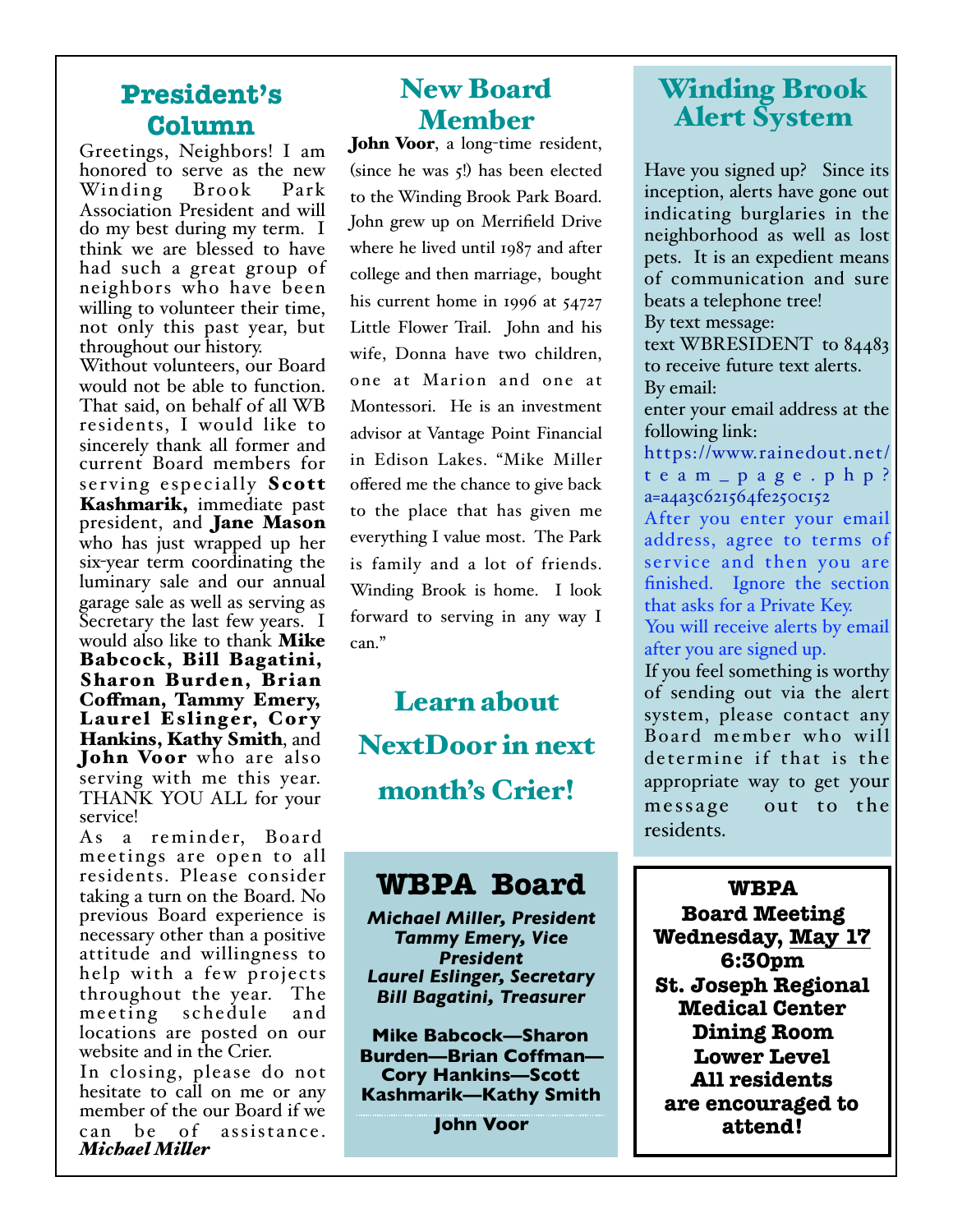## **Directory Update**

A new Directory has been a while in the making and for many good reasons. One is that there has been much discussion on what format it should take—print edition or an online version accessed by only Winding Book residents. The latter is what has been decided. However, it is only fair that you are given an opportunity to get acquainted with that version so for one more year, a print edition will be<br>forthcoming. **For you to do your part in** making this as up to date as possible, please, if you have any changes, additions, or corrections, email them ASAP to [wbpahome@gmail.com](mailto:wbpahome@gmail.com).

Also, to prepare for the future, you may update your information on line by logging into the Winding Brook website and editing your directory information. This is a multi-step process but if you follow the instructions, you will be there before you know it.

- 1. Create your own password to log onto the site. Visit the homeowners log-in page which can be found at the very bottom of the Home page of our website.
- 2. Click on the Forgot your Password? link.
- 3. Enter your email address.
- 4. Click the box next to "I am not a robot'.
- 5. An email will be sent to you. Click on the link in the email and a page with the verification code already filled in will be displayed. If you cannot click on the link, you can either copy/paste the link into your browser, or copy/paste the verification code in the page that displays.
- 6. Enter the username (from the list provided) and click on the Submit button.
- 7. Enter and confirm your password in the files on the next page. The password must be a minimum of 8 characters included at lease two digits, lower and upper case, and one symbol.
- 8. You can then log into the site using your username (not email address) and the password you just created on the next page.
- 9. One you are logged in, you will see a menu on the right where you can change your password or email (the username cannot be changed by you)

# **AROUND THE PARK**

### Welcome

A warm welcome to **Kyle** and Ashleigh Moore who moved into 15394 Whispering Oaks with their two daughters. The girls will be getting a new baby brother in May. Kyle works at Liberty Mutual and Ashleigh is a beautician at Bangs Salon. They enjoyed their first Christmas here with all the activity and decorations.

## Graduations

Is your son or daughter graduating from high school or college this year? If so, and you would like to see him or her highlighted in a future<br>Crier, please submit Crier, please information via our website?  $(wbpabomeQgmail.com)$ regarding school graduating from, future plans, parents' names and anything else you would like to share. Deadline is May 21 to be included in the June Crier.

## Entrance Signs

A committee has been formed to address the entrance signs. Stay tuned!

## Annual Garage Sale

June is fast approaching and that month always includes the Annual Winding Brook Garage Sale. This year it will be Saturday, June 24 from 8-2pm. Please watch for more information which will be announced in the June Crier and on our website which you can access at [windingbrookpark.com](http://windingbrookpark.com) .

## Facebook Page

Did you know that Winding Brook has a Facebook page? It also has an Alumnus page as well. Just another way to help you stay connected to our neighborhood! For your convenience, there is a link on our website to this page.

## Cul de Sacs

Last year, two cul-de-sacs were selected to have a one time clean-up. This year that number will increase to three! Board members will contact those residents who live in those areas to talk about what role they can play in the future upkeep. Stay tuned for the selections!

listing or view and search the full Directory.

If you have read to this point! please know that it will be worth it! And, this is a much safer version for our Directory as hard copies can easily be used by those we prefer do not have access to our personal information. A password protected version is a safer more up to date alternative.

#### FOR THOSE OF YOU THAT DON'T HAVE EMAIL

ACCESS, please call a Board member with that information or have a neighbor help with this. Questions? Please contact a Board member or email

[wbpahome@gmail.com](mailto:wbpahome@gmail.com)..

Thank you for your attention!